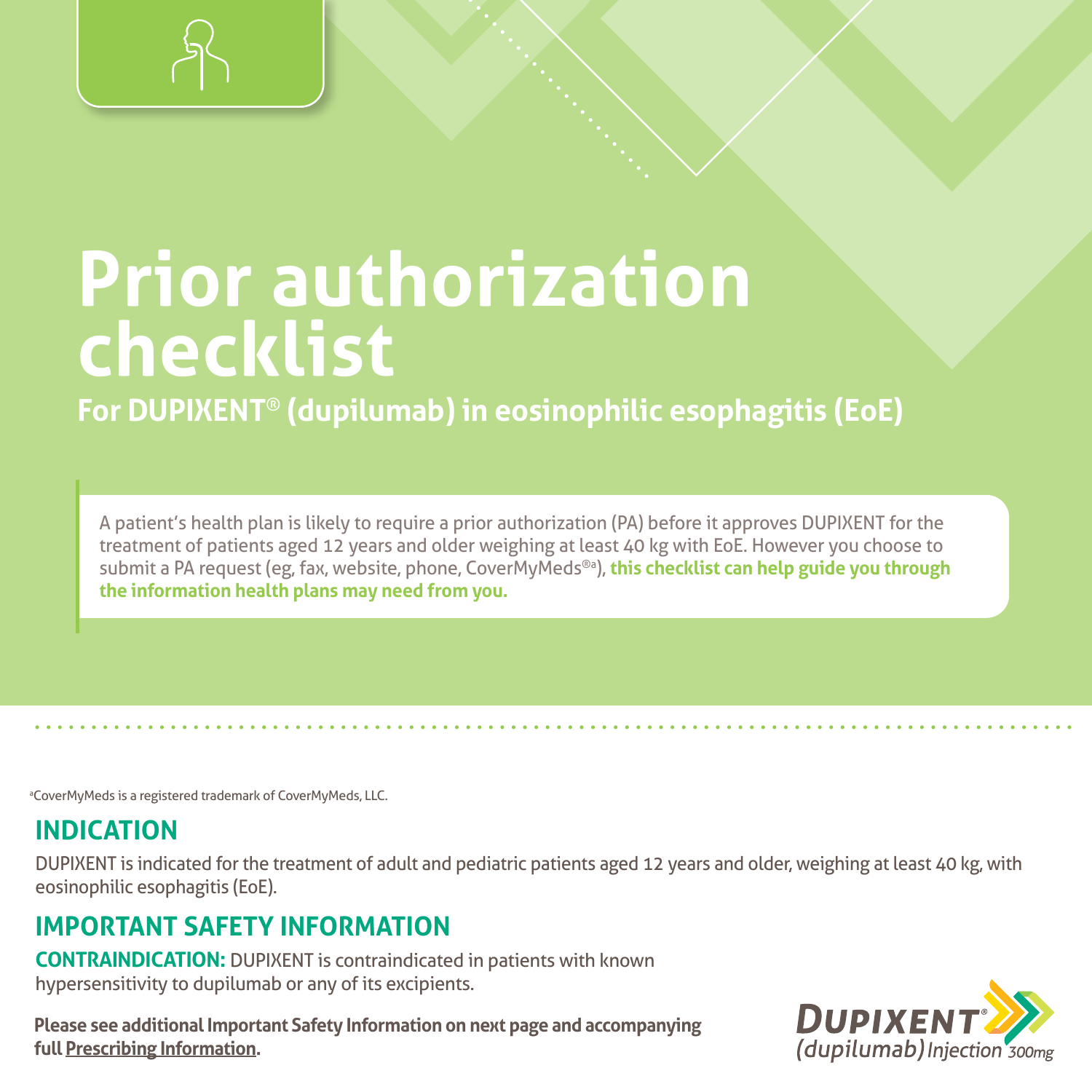## **Tips for handling PA requirements from health plans**



 ICD-10-CM=*International Classification of Diseases*, *Tenth Revision, Clinical Modification*. a Note the payer's reauthorization time frame and requirements.

# **IMPORTANT SAFETY INFORMATION (cont'd)**

## **WARNINGS AND PRECAUTIONS**

**Hypersensitivity:** Hypersensitivity reactions, including anaphylaxis, serum sickness or serum sickness-like reactions, angioedema, generalized urticaria, rash, erythema nodosum, and erythema multiforme have been reported. If a clinically significant hypersensitivity reaction occurs, institute appropriate therapy and discontinue DUPIXENT.

**Acute Asthma Symptoms or Deteriorating Disease:** Do not use DUPIXENT to treat acute asthma symptoms, acute exacerbations, acute bronchospasm or status asthmaticus. Patients should seek medical advice if their asthma remains uncontrolled or worsens after initiation of DUPIXENT.

**Please see additional Important Safety Information on next page and accompanying f[ull Prescribing Information.](https://www.regeneron.com/downloads/dupixent_fpi.pdf)** 

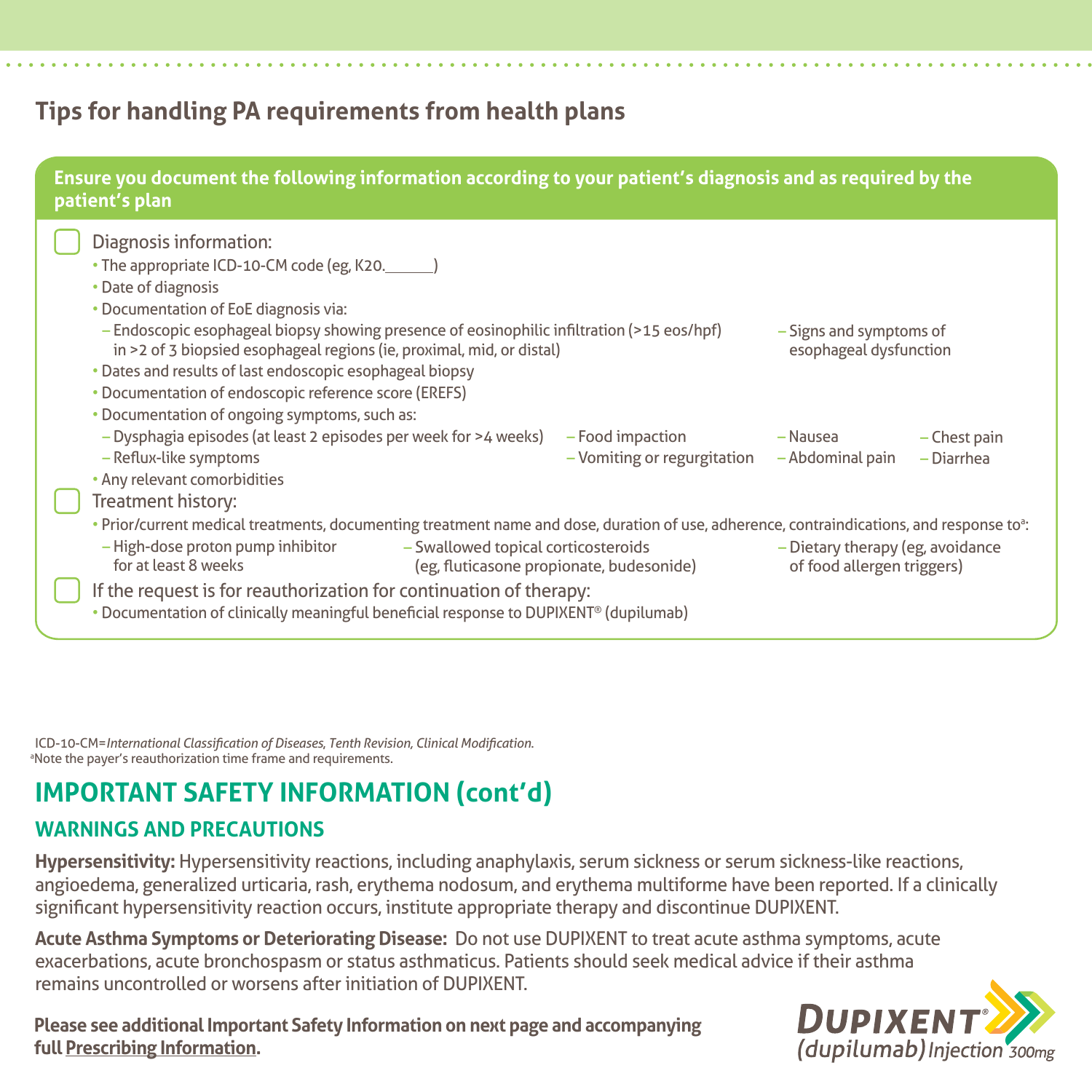# **Tips for handling PA requirements from health plans (cont'd)**

| Please keep in mind that PA requirements are likely to vary, so check with your patient's health plan to ensure you<br>have an accurate list of requirements before you submit    |
|-----------------------------------------------------------------------------------------------------------------------------------------------------------------------------------|
| Obtain the appropriate PA form after initiating your patient through one of the following:<br>• DUPIXENT MyWay®<br>• CoverMyMeds®<br>• Insurance provider<br>• Specialty pharmacy |
| Fill out all required patient and provider information on the PA form                                                                                                             |
| Attach a letter of medical necessity or medical exception, if required                                                                                                            |
| Photocopy the front and back of the patient's pharmacy benefit card                                                                                                               |
| Verify with the health plan to ensure all information and documentation has been received and is clear                                                                            |
| Note the payer's reauthorization time frame and requirements                                                                                                                      |
| Sign all necessary forms. Any and all forms may be rejected if a signature is missing                                                                                             |

**Please attach chart notes relevant to diagnosis and therapy along with the PA form submission** 

# **IMPORTANT SAFETY INFORMATION (cont'd)**

## **WARNINGS AND PRECAUTIONS (cont'd)**

**Risk Associated with Abrupt Reduction of Corticosteroid Dosage:** Do not discontinue systemic, topical, or inhaled corticosteroids abruptly upon initiation of DUPIXENT. Reductions in corticosteroid dose, if appropriate, should be gradual and performed under the direct supervision of a healthcare provider. Reduction in corticosteroid dose may be associated with systemic withdrawal symptoms and/or unmask conditions previously suppressed by systemic corticosteroid therapy.

**Patients with Co-morbid Asthma:** Advise patients with co-morbid asthma not to adjust or stop their asthma treatments without consultation with their physicians.

**Arthralgia:** Arthralgia has been reported with the use of DUPIXENT with some patients reporting gait disturbances or decreased mobility associated with joint symptoms; some cases resulted in hospitalization. Advise patients to report new onset or worsening joint symptoms. If symptoms persist or worsen, consider rheumatological evaluation and/or discontinuation of DUPIXENT.

**Parasitic (Helminth) Infections:** It is unknown if DUPIXENT will influence the immune response against helminth infections. Treat patients with pre-existing helminth infections before initiating therapy with DUPIXENT. If patients become infected while receiving treatment with DUPIXENT and do not respond to anti-helminth treatment, discontinue treatment with DUPIXENT until the infection resolves.

**Please see additional Important Safety Information on next page and accompanying f[ull Prescribing Information.](https://www.regeneron.com/downloads/dupixent_fpi.pdf)**